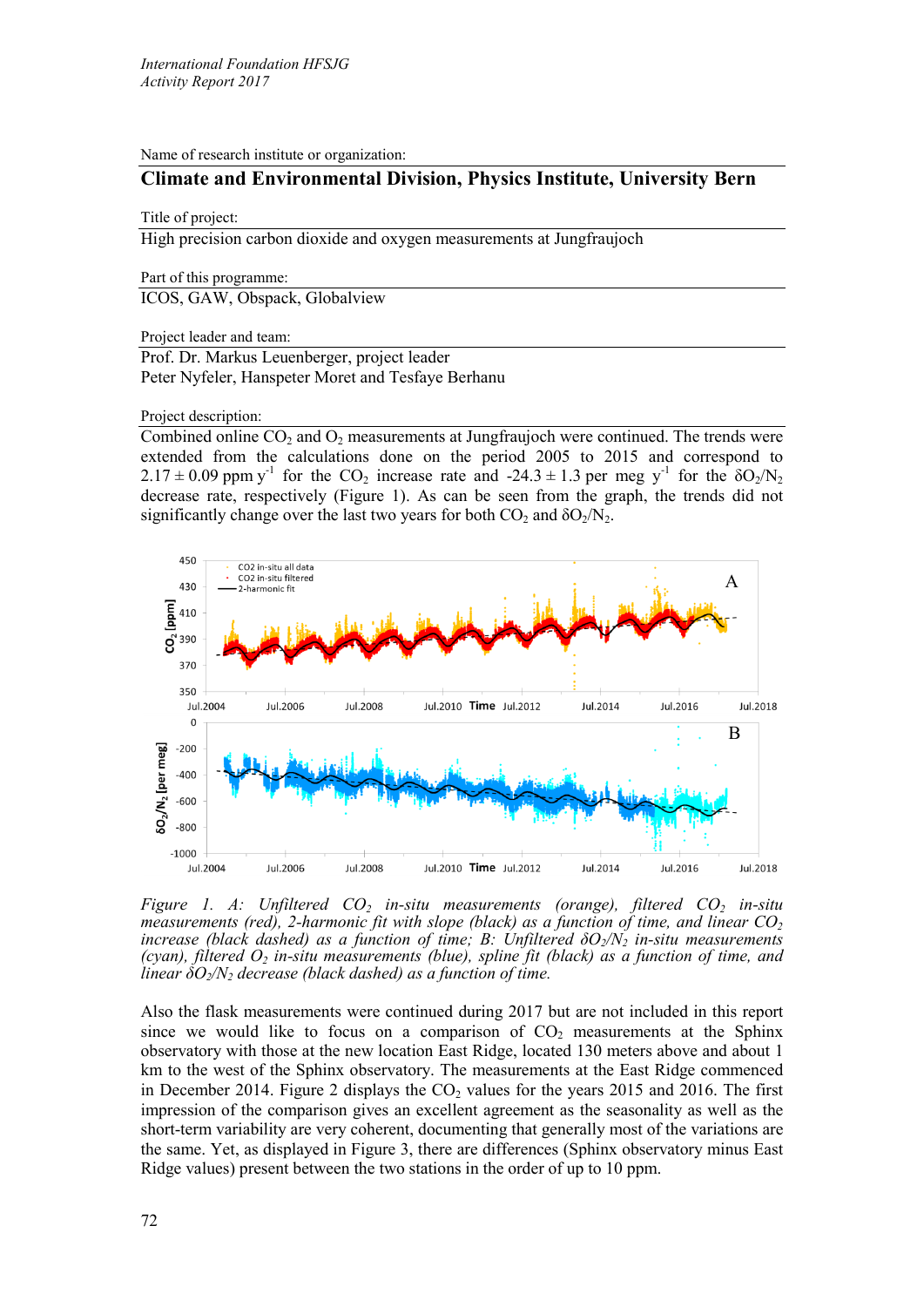

27.12.2014 26.02.2015 28.04.2015 28.06.2015 28.08.2015 28.10.2015 28.12.2015 27.02.2016 28.04.2016 28.06.2016 28.08.2016

*Figure 2. Comparison between CO2 concentrations at the East Ridge (red) and the Sphinx Observatory (blue).*



*Figure 3. CO2 differences in ppm for a 10 days period in summer 2015.*



*Figure 4. Frequency distribution of the CO<sub>2</sub> differences given in ppm.* 

The mean difference is only 0.3 ppm but with a standard deviation of about 1.2 ppm as shown in the frequency distribution (Figure 4). When plotting the differences versus day hours (Figure 5) then a clear diurnal signal is obtained that is already visible in Figure 3.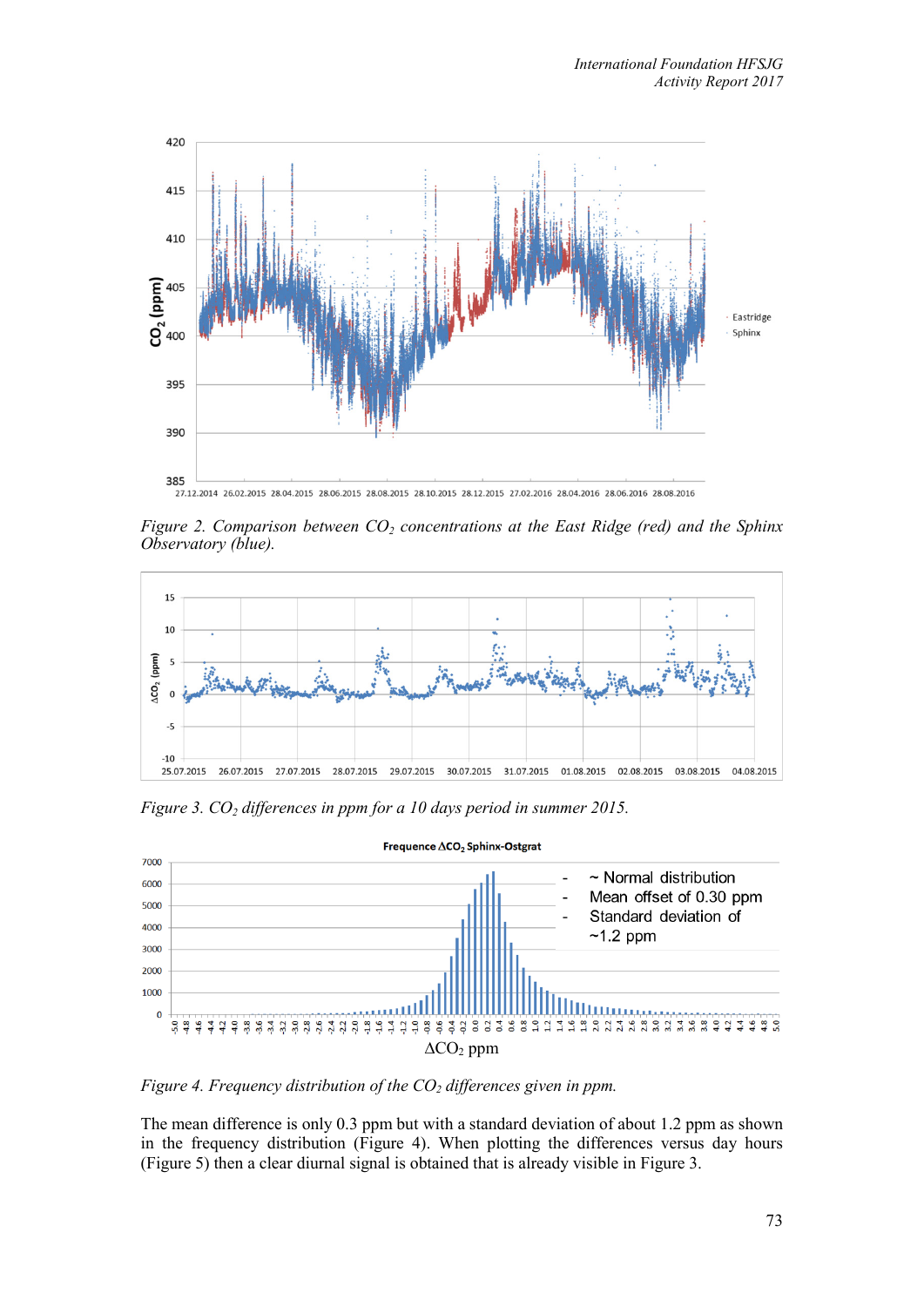

*Figure 5. CO<sub>2</sub> differences given in ppm versus day hours.* 

The diurnal signal seems to scale with the number of visitors at the Sphinx location. During night time hours no difference is seen within the WMO target accuracy of 0.1 ppm. As expected the highest differences are observed during summer when the number of visitors is high, but interestingly also during winter rather high differences are seen especially during afternoon and evening hours. Therefore, we might experience additional sources for the excess  $CO<sub>2</sub>$  at the Sphinx location.

## Key words:

Greenhouse gas, climate change,  $CO<sub>2</sub>$  emissions

Internet data bases:

The Jungfraujoch data can be downloaded from our homepage (http://www.climate.unibe.ch/?L1=research&L2=atm\_gases) or from the WMO GAW: World Data Centre for Greenhouse Gases (http://ds.data.jma.go.jp/gmd/wdcgg/cgibin/wdcgg/accessdata.cgi?index=JFJ646N00-KUP&select=inventory)

Collaborating partners/networks:

ICOS partners, Globalview, Obspack, Swiss GCOS office, EMPA, University of Groningen, the Netherlands, MPI BGC Jena, Germany

Scientific publications and public outreach 2017:

## **Refereed journal articles and their internet access**

Berhanu, T. A., S. Szidat, D. Brunner, E. Satar, R. Schanda, P. Nyfeler, M. Battaglia, M. Steinbacher, S. Hammer, M. Leuenberger, Estimation of the fossil fuel component in atmospheric  $CO<sub>2</sub>$  based on radiocarbon measurements at the Beromünster tall tower, Switzerland, Atmos. Chem. Phys., **17**, 10753-10766, https://doi.org/10.5194/acp-17-10753-2017, 2017.

Oney, B., N. Gruber, S. Henne, M. Leuenberger, D. Brunner, A CO-based method to determine the regional biospheric signal in atmospheric CO2, Tellus Series B – Chemical and Physical Meteorology, **69**, doi: 10.1080/16000889.2017.1353388, 2017. http://www.tandfonline.com/doi/full/10.1080/16000889.2017.1353388